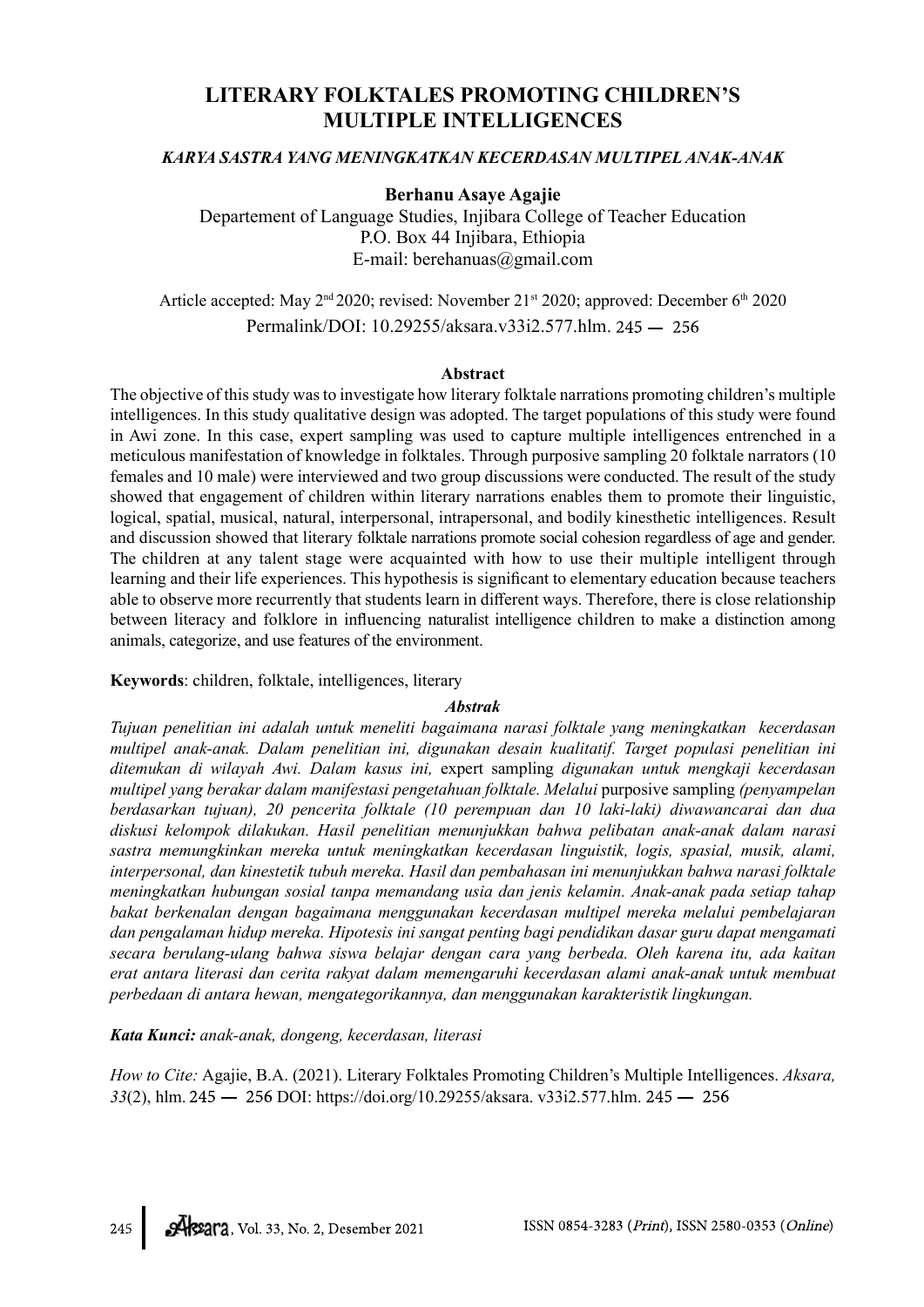# INTRODUCTION

The developmental multiple intelligence changes might benefit students, teachers, and their parents. Educational methods ought to be shaping and accustomed to be more flexible for students who have different intelligence capacities. However, Ethiopian school curriculums traditionally focused on the logicalmathematical and linguistic intelligences at large. Focusing only on these styles has seemed to fade away (Heming, 2008).

 The problem in present study springs from parents, children and elementary school teachers who are not familiarizing themselves with multiple intelligences at large. It was initiated to show how folktales ought to be brightening up and rearranged to use multiple intelligences successfully. Therefore, the goal of current research is to create parents', children's and teachers' awareness, and systems to enhance students' multiple intelligences through literary folktale narration enjoyments.

The aim of this study is to examine the type of multiple intelligences found in selected folktale texts. The study also investigates how literary folktales promoting multiple intelligences of the children.

Folktale as Literary genre is a type of oral literature that tries to explain or understand the world. It is told to children, just for fun. In literary folktale, kindness is always pleased (Meder, 2010; Okpewho, 2014). Teller expects his folktale to be amusing, entertaining and interesting to audience. The audience is usually a group of people drawn from the neighbourhood for Instance School, classroom, village and its environs. The audience may include people of all ages (Finnegan, 2012).

Literary Folktale story telling mirrors the values and culture of the society from which they originated (Abello, Broadwell, and Timothy, 2012; Alterio, 2002; Kimani, 2010; Mireku-Gyimah, 2010). In the course of educating and playing teachers, parents and children were narrating folktales for their audiences (Furner, 2018). Literary folktales can flash children's awareness, assisting the flow of lectures, making material memorable, overcoming student resistance, or anxiety, and building relationship between the teacher, parent and the students, or

among students themselves (La Barre and Tilley, 2012).

The crocodile, elephant, giraffe, monkey, ape, baboon, lion, jackal, ostrich, hyena, cheetah and tortoise are characters in the folktales. Animals and birds take on human characteristics of greed, jealousy, honesty, loneliness, etc. and through their behavior valuable lessons are learned (Kuehnel & Lencek, 2012; Okpewho, 1992; Uther, 2011). Participation in a successful storytelling event involves a different sensory experience from reading or listening to the live recitation. Each story telling is uniquely recreated for every fresh audience (Lobo and Matos, 2010. Students become aware that their communal and individual listening has a direct effect on the way the story and its protagonists develop and take shape (Sims and Stephens, 2011). Stories passed from lips to ears, changing as each teller forgot things, or deliberately left them out, and replaced them with their own inventions. Storytelling in any context is central to how children, parents and teachers express themselves (Derderian, 2011; Jones, 1994).

Literary folktale stories tend to have supplementary moral depth than a simple example given by parents at home and teachers in the classroom. Stories tell moral issues; good must be rewarded while evil does not and cannot go undetected and unpunished (Islam & Banda, 2011). Moreover, tales have their main theme the exhibition of some wickedness such as treachery, theft, greed, cruelty, ingratitude, envy, lust and drunkenness. The purpose of the tale in each case is to show a character guilty of this vice (Sone, 2011). Moral lessons through stories engage students thinking, emotions, and can even lead to the creation of mental imagery (Sefa Dei, 2011).

Children listening and narrating to stories react to them almost automatically, participating, in a sense, in the action of the narrative (Furner, 2017b;Polichak & Gerrig, 2002; Weinstein, 2017). Rather than demonstration through the material, fact by fact, teachers can add storytelling accompaniments. Morals in the stories can furthermore be a natural way to introduce humor into their lecture (Green & Brock, 2000).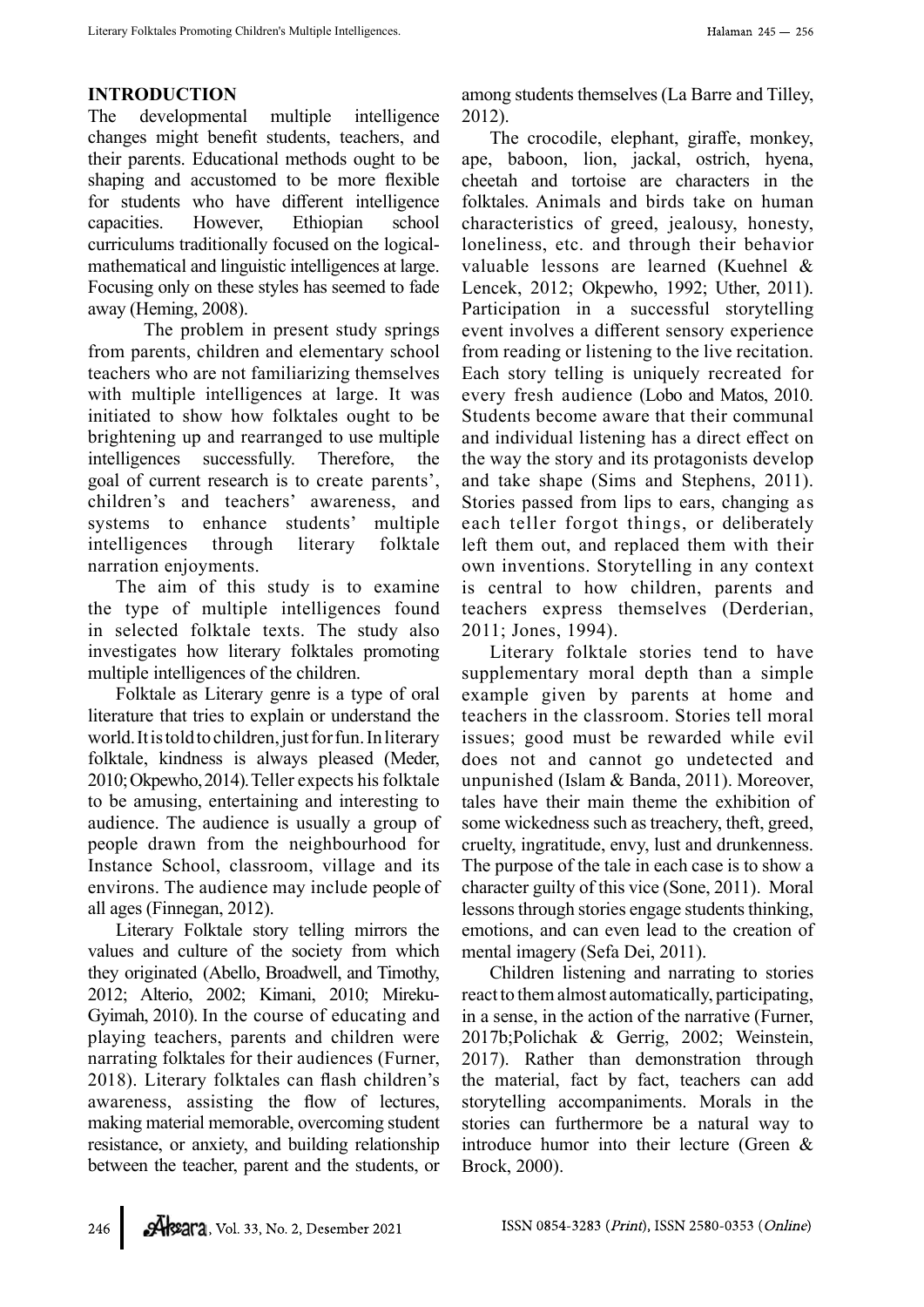Intelligence is a skill to resolve troubles for problem solving the real daily life confrontations, and was the capacity to generate innovative solutions for expected problems (Winarti, Yuanita & Nur, 2019). Gardner (1999) supposed that all people have at least eight intelligences: linguistic, logicalmathematical, musical, bodily kinesthetic, spatial, interpersonal and intrapersonal, and naturalist which are working unequally. However, these are not uniformly developing (Larsen-Freeman, 2000). During learning episodes what Gardner (2000) further suggested is that, it was normal for a number of intelligences to be acting together.

Linguistic intelligence involved sensitivity to spoken and written language, the aptitude to learn languages, and the capacity to use language to accomplish certain goals (Chapman, 1996; Gardner, 1999). Students who have linguistic intelligence show shining acoustic abilities, they usually engaged with and loved reading, writing, playing word games, developed vocabulary, speak fluently, and accurately (Teele, 2000).

Gardner (1999) emphasized that logicalmathematical intelligence was the talent to use numbers and rationales well, look at relationships, such as cause and effect, create associations, and use experiments to inspect things. By the same token, children with musical intelligence were skillful at learning sounds, singing, composing and performing music. They were also skilled at identifying rhyming, intonations and pitches (Christison and Kennedy, 2001; Darling-Hammond, 2010).

Bodily-kinesthetic intelligence was one's child to use body language skillfully (engagement of using hands, fingers, mouth, and facial expression), communicate with others, express ideas, feelings, emotions, and process information (Gardner, 1999). Spatialvisual intelligence was the ability to sense and enjoy art activities, maps, pictures, and charts. With this intelligence, individuals notice colors, shapes and patterns, and how light falls on the objects (Teele, 2000).

Interpersonal intelligence points out one's ability to cooperate skillfully and effectively with others (Gardner, 1999). Children with this type of intelligence might develop capacities to differentiate and react appropriately to the moods, temperaments, motivations, and desires of other people. They can understand others' feelings, intentions, interests, and motivations. Children involvements were excellent when learning by them; they were self or independent learners.

Alternatively, intrapersonal intelligence refers to one's capability to understand his inner thoughts, feelings, desires, strengths, and weaknesses. This helps such people know how they were different from or similar to others. They were excellent when learning by themselves; they can evolve self or independent learners. They do not like noisy places (Gardner, 2006).

Naturalist intelligence points out the ability to recognize and classify living and nonliving things such as clouds, mountains, rivers, trees, animals, birds, and so on so forth (Christison and Kennedy, 2001; Gardner, 1995).

Children engage individually, work in pairs and in groups choosing the corner that deals with their dominant intelligence domain (Hattie, 2011; Richards and Rodger, 2001). This strategy promises the engagement of all children in the target literary folktale narration and offers successful teaching (Nolen, 2003).

# METHOD

The descriptive research design was used to examine multiple intelligences found within literary folktales. The target populations of this study were elementary school teachers, parents and children who live in Awi zone. Through purposive sampling 20 folktale narrators (10 females and 10) were interviewed and two group discussions were conducted. Moreover, expert sampling was used to examine multiple intelligences deep-rooted in a systematic expression of knowledge in literary folktales. First hand data collection on this study began during December to March 2019 through observation and interview from the field and classroom settings in Awi.

Archival data from internet and other important documents were also used to enrich the study. Based on multiple intelligence contentment 4 anticipated literary folktales were chosen for analysis. The method of data analysis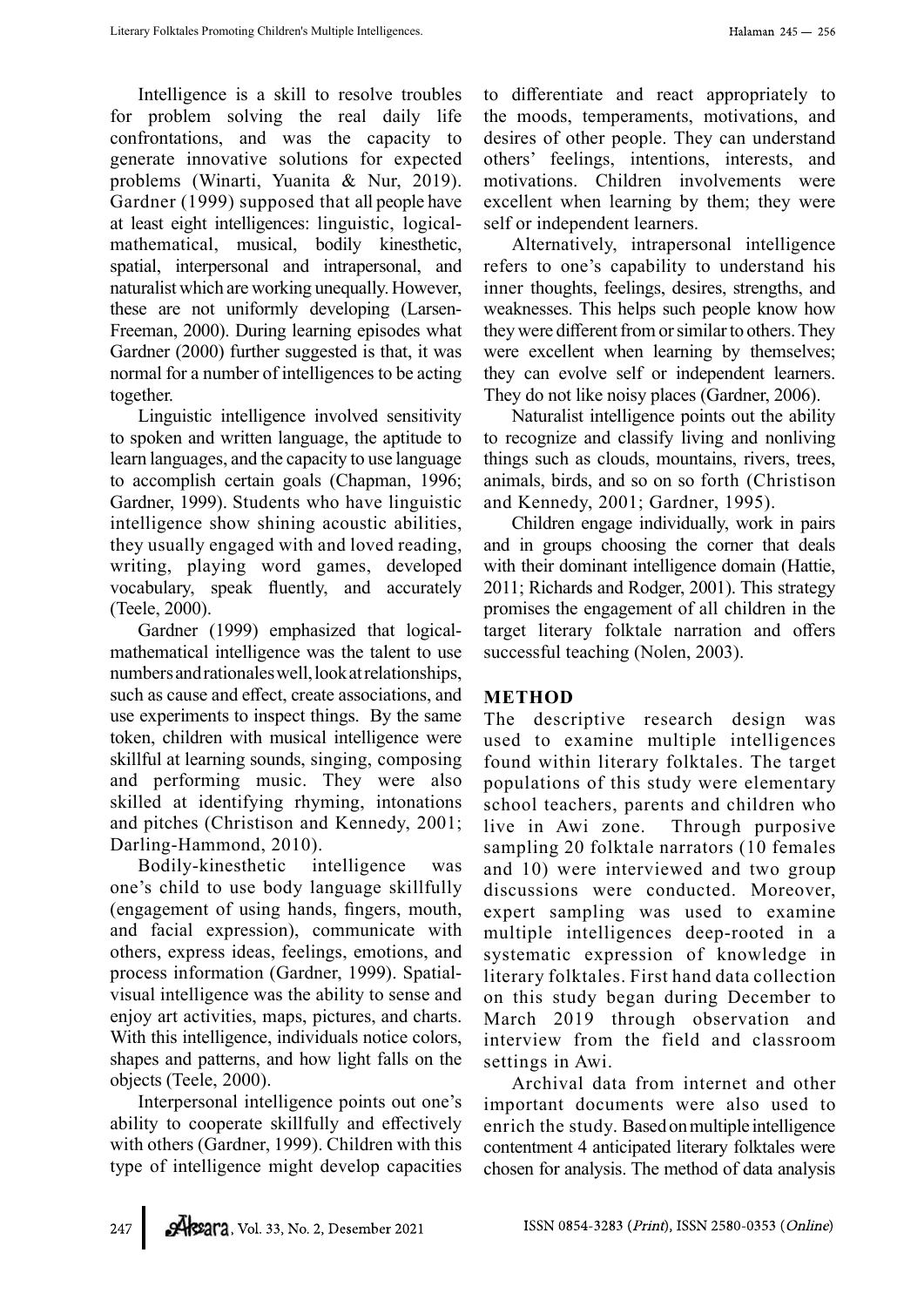employed was collection, systematic classification and description supported by Gardner's multiple intelligence theory (1999, 2000, 2006).

## RESULT AND DISCUSSION

Folktales were analyzed in terms of multiple intelligence containments and their functions in the context of the children (Tomlinson, 2014). In the course of analysis, folktale texts come into view first and their analysis result follows.

## Folktale One: Animal Court

In the ancient time, all animals were living together. One day, the monkey took a loan from the lion. When the lion asked him to return his money, he never gave it. One day the lion went to the chief fox to accuse the monkey. He said "Please, fox, I have money owing. The monkey took my money. He refused to pay it to me until now. Therefore, you should have to see our case." Due to this, animals like the cow, the sheep, the goat, the rat, the hyena, the buffalo, and others were calling for assembly. Consequently, they gathered under the big tree near to farm lands to distinguish the case occurred between the monkey and the lion. Accordingly, during the long run of the case being heard by the chief, the monkey was convicted that, unless he paid, there was no any other way; he had to be eaten by the lion. Of course, the lion was very strong and none of these animals would be able to fight him. As  $a$ result, every animal was afraid.

Accordingly, the cow said, "unless you pay the money to the lion, you must be eaten." Each one of those animals said the same thing. Thus, the monkey was sentenced to be eaten by the lion. Finally, the fox saw the case, the monkey was convicted that he was sentenced to death by all the animals. Unfortunately, the fox did not like the event that the lion would eat the monkey. Due to this, the fox was transferring important messages to the monkey through the following melody:

> "Monkey, for death you are sentenced Therefore, you will be killed But before something happened Would you look at the tree? It is behind you"

Then immediately, the monkey understood what the fox was saying. He jumped up and climbed on the tree. Instantly, every animal was

isolated. Due to this, the lion was unable to eat the monkey, and thus, he saved himself by the tree.

In this folktale, children engagement in linguistic intelligence is realized through ideal word, verbal communication, verbal narrative sounds, and definitions. An attempt was made to have children choose and intend with their preferred reading, after that perform a written or oral presentation on why they desire that circumstances. Children could bear in mind about the dictions being used by the cow, the monkey, and the chief fox. As a result, children could develop the linguistic expression of their sensitivity to the state of different scio-cultural affairs.

Apparently, in terms of logical thinking, children understand that borrowed possessions must be payed back to the intended individuals. The monkey understood what the fox was saying and he jumped up and climbed on the tree. Then, every animal was isolated. As a result, children could able to understand how the existing problems are being solved. Teachers at school and parents at home for instance can create events and characters found in folktale to calculate different numerical items in line with current lesson. These types of exercise aimed to develop the students' engagement in calculation skills and color conversion abilities.

The projected literary folktale narration and reading encourages bodily kinesthetic intelligence. As narrated through the above folktale, monkey understood what the fox was saying and he jumped up and climbed on the tree. Then every animal was dispersed. In this case students understand that how different animals were used, their body.

Parts to perform different activities. Children might aware of that how the monkey used his whole body or parts of his body to climb up the tree. Thus, children could understand how the monkey was able to solve the sentenced decisions by coordinating legs and hands. As a result, children learn best through engagement of touching, moving, processing knowledge through their body sensations.

 Natural and Visual-spatial intelligence were overlapping in the previous folktale. Children could call attention to the space where the cow, the sheep, the goat, the rat, the hyena,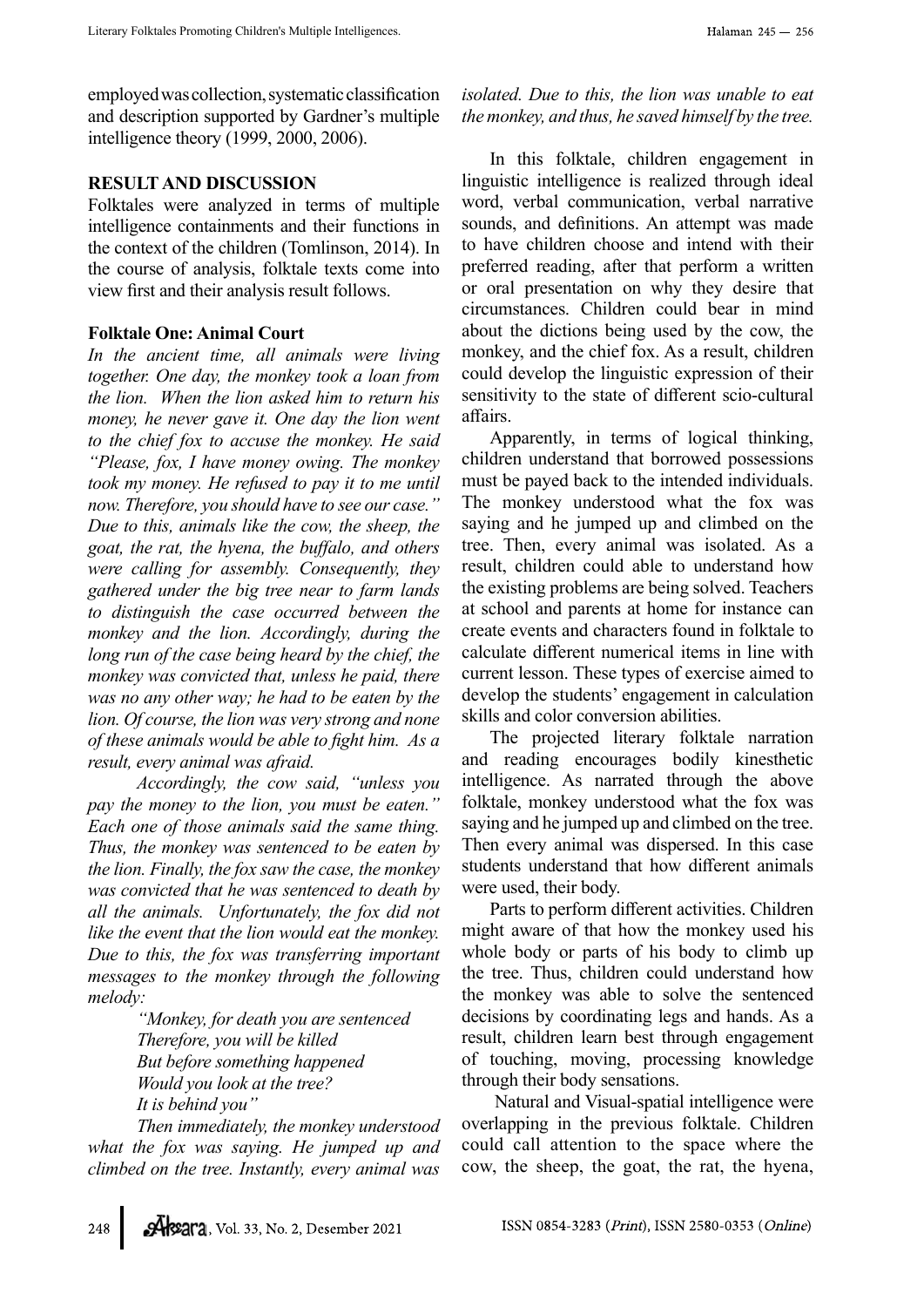the buffalo, and many others were called for assembly and they were gathered under the big tree near to farmlands. This circumstance leads children to create the ability to form a mental representation of the spatial animal world and able to manipulate them to create the overall mental images. Thus, in this case, children can develop the ability to comprehend, discover and appreciate the world of animal nature. The fox, being the chief was sitting with the weaker animal (monkey) rather than strong (lion).

Regarding interpersonal intelligence, children could call attention to animal's feelings, intentions, interests, and motivations. It was a democratic vote, a decision by all the animals that the monkey should be eaten. The monkey would suffer all his life in hiding. For that reason, in interpersonal intelligence, children were trying to be strong in accepting the people, leading organizing, and resolving the existing conflict.

Through engagement of intrapersonal intelligence, children could be capable to understand each animal's inner thoughts, feelings, desires, strengths, and weaknesses. On the other hand, musical intelligence was all about music and rhythm. Thus, the fox was transmitting the message to the monkey all the way through the poetic melody to save his life from death. Similarly, narration has its sounds, pitches and rhymes in prose fashion.

Thus, children would like to engage in roleplay by nominating different animal sound and able to listen and narrate. Therefore, children could learn best through listening, reading, narrating, singing, and writing to the folktale, poetic and prose melodies.

An important moral lesson that students learn from "animal court" were that true justice can be able to conquer anything in its path. In terms of logical thinking, students understand that if they borrow someone's possessions they must pay back to the intended individuals.

In group discussion session (for example) grade four mathematics teacher assured that he was a musical, kinesthetic, and visual learner; and the teacher tries to incorporate these intelligences fond of his classroom. As musical intelligent, he attempts to incorporate music into his classroom. By the same token,

fifth grade Awgni teacher stated that she was a visual learner. She gave her students a survey on learning styles at the beginning of the year. At time she was addressing learning styles in the thoughtful education curriculum. Conversely, all respondents were not aware of multiple intelligences.

# Folktale Two: the Leopard's and Goat's Kid

Before very longtime, the leopards and a goat's kid were, not knowing each other. Due to that, they were playing together in the grass and the forestland escape of once a village. Different species of plant and grass types create the area very attractive. One day, after play scene the leopard's kid, returned to her home. In the evening, she told her mother in this tone, "I was playing with a fine looking creature of God. She was very smart, elegant, attractive, gorgeous, and humorous. I have been passing an excellent time with her." Owing to this event, the mother leopard was become pleased. Her face, mouth and eyes have been drastically changed. Then, she caught her kid with her fingers and shouted loudly. She said by strong tonal speech "Isn't that our favorite food since ages? I have feed you ever since. Why didn't you catch her and bring her?" The kid was crying. After that, she took a few minutes to suppose about the event that has been happening. Thus she replied, "Oh, excuse mammy, we have a meeting tomorrow. I'll bring her here." On the other hand, the goat's kid also told her mother, "I was playing with a striking animal which had spots. She had colorfully decorated body." However, the goat's mother muscularly shouted at her kid. She pushed down her kid by her horn. She was an able to control her feeling and said, "You were extremely foolish child, don't you be familiar with! This kid and her relatives were our hazard enemy since we created, chasing us everywhere. If they cached without any pretext they killed and ate us. You must always run away and keep not hearing from her."

After this event, goat kids went to the intended village to obtain food. When the goat's kid saw the child's of leopard, she provided the impression of being wiliness, said in a false, sweet voice, "Hello, how are you please?" The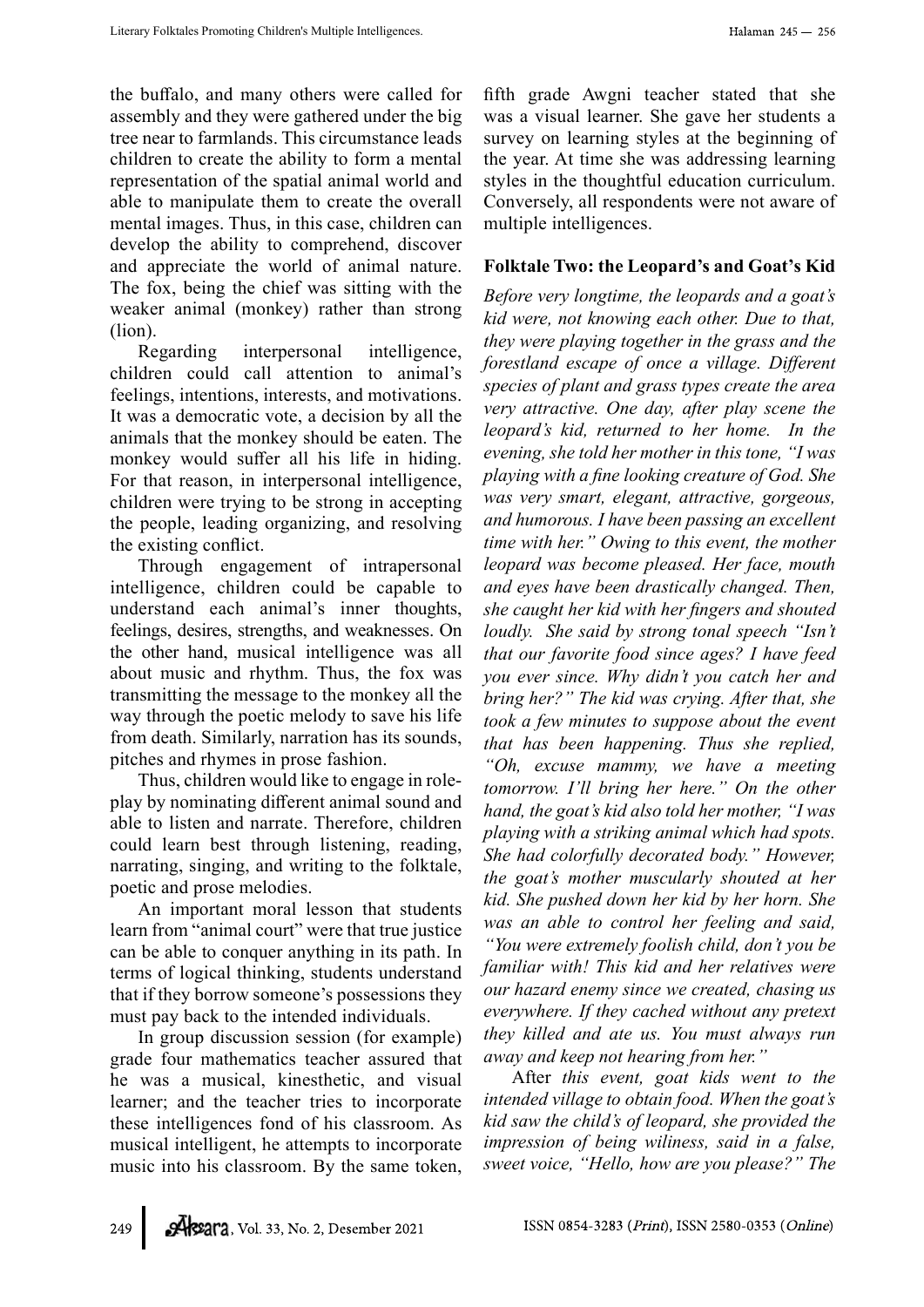leopard's kid in a little while was nearing her with intelligence pace. The goat's kid became very frustrated. Gradually, she was going back… back… back and back, fearing to be caught. The kid of leopard tried to express her feelings in the subsequently musical melody to divert the intent of the goat is as in:

> "Let's engage in recreation I will give you certification For today, I have excellent amusement Let us engage in enrollment Let us create entertainment"

"Thank you for your song. No, I will not do that today. What has been designed in your home has also been proposed in our house. What your mother told you was even advised by my mother to me. You and your relatives were our cruel enemies." After saying this, she ran away and the kid of the leopard went back to her mother.

In the itinerary of narration, students engagement as leopard and her kid, goat and her kid were able to developed into different multiple intelligences. Thus, children were expected to develop linguistic intelligence to use language productively, whether in words as a storyteller or in writing. Children engagement through folktale narration enables them to develop the capability to operate the grammar or configuration, the semantics, and the realistic practical uses of the given language. For instance, the kid of the leopard was using language to convince the goat to take a specific course of action. The goat's kid was using language to remember information what her mother was told clarification using language to inform her kid.

Musical poetic and narrative, rhythmic intelligence in the above folktale includes receptiveness to pitch, character sounds, and promptness and thoughtful to the narrative constituency of the play. It also includes such abilities as the cognizance of tonal patterns and narrative rhythm, awareness of sounds such as leopard and its kid, goat and her child. Students' teachers, parents and friends are playing leopards or their friend's sound effects and they listen to music while studying or reading. Thus, children were able to appreciate the area of play, beat, and character. They also can generate

music and take pleasure in singing songs.

Mathematical intelligence emerged through this folktale enable students to emanate from the manipulating of leopard and goat's child, cultivates into the aptitude to think concretely about those animals. Then it builds up into the ability to imagine legitimating of animal family members without them. Children through intended folktale dialogue might require logical and rational information to be taught in excellence. This group of students enjoys working with rational, logical thinking.

By the same token, spatial intelligence found in the premeditated folktale refers to children competence to imagine visually, orient oneself spatially. For example, the mother of the leopard was very sensitive to goat while her child was visualizing the event. Thus, children imagine the physical appearance of the goat including the capacity to visualize ideas, and to familiarize oneself properly in a spatial prevailing condition.

Furthermore, bodily kinesthetic intelligence in this literary folktale requires the proficiency to understand the leopard's and the goat's world through body skill in order to articulate thoughts and feelings, and be in touch with others physically. Children can recognize the way the goat pushed down her kid by her horn and leopard caught her kid with her fingers and the occasion she shouted loudly. Therefore, students were using one's whole body or parts of body to resolve troubles. They might also develop the aptitude to make use of mental capabilities to synchronize physical movements. In line with interpersonal intelligence, children acquire individual leopards and goats' capability to appreciate, distinguish, and differentiate between the wild animal's frame of mind, conduct, objective, and intentions. This enables students to be sensitive to facial language, right to be heard, and gestures.

Interpersonal intelligence in this context depicts children to introspect one's self. For instance, the mother of the leopard laid down the goal to slaughter the kid of a goat. The mother of the goat was also cognizant that her kid could be killed. Therefore, events talked between leopard and goat's kids might help children to become skilled at how to set goals. To build up this intelligence, teachers and parents had better to encourage them to formulate a schedule of effects that they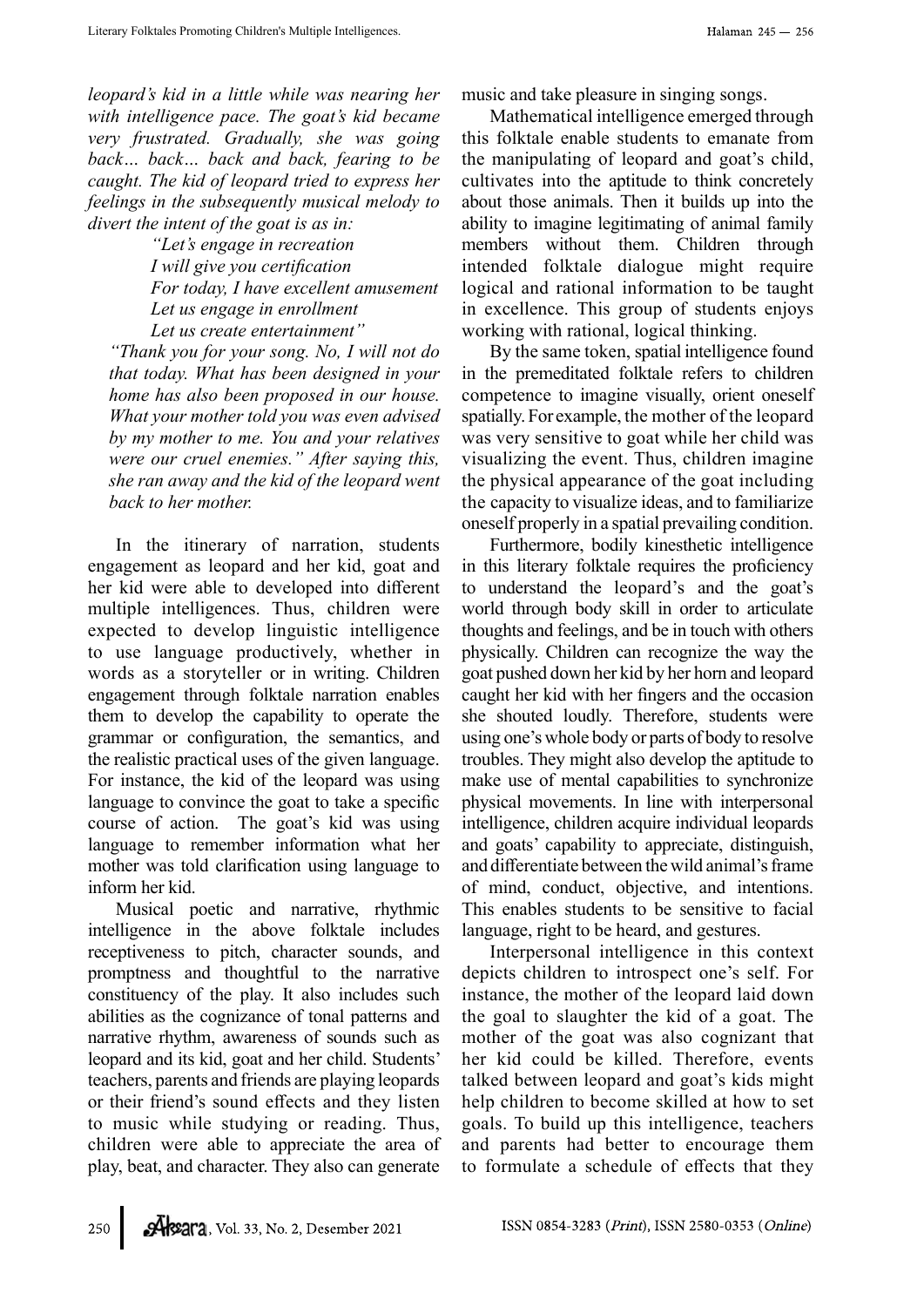would like to do if they were either goat or leopard.

In naturalist intelligence, children could point out the capability to be familiar with and categorize grassy and forestry land escape of once a village, different species of plant, grassland types, domestic and wild animals. Therefore, children who like to be involved with nature would understand the difference. The moral of this folktale deals with the assessment of leopard's own conscious thoughts and feelings. In the psychology of the goat and leopard, the process of introspection relies solely on the inspection of one's mental state. Thus, this introspection closely related to children's self-suggestion and contrasted with external observation. Moreover, the moral of introspection provides a privileged access to students' own mental state, not mediated by other sources of knowledge, so that personal experience of the mind is unique. Moral lessons raised through folktale determine any number of student's mental states like sensory, bodily, cognitive, emotional etc.

#### Folktale three: hyena's indulgence

Once upon a time, the hyena's child was deceased. Due to this, the hyena was down in the dumps and sat in his home. Thus, the donkeys were talking about the journey to the hyena's house to indulge him from his sorrow. After the long talked, one donkey said, "Well, the hyenas have forever and a day being our opponents. Perhaps if we go, he will be happy and make us his friends." Then the donkeys agreed to mourner the hyena. One donkey called the hyena by next melodic fashion as:

"You are always heard. From whatever distance you are heard everywhere. However, you defecate; your dung has been always white. What fate did your son meet? From you, such a great creature, how could your son be dead?"

 Everyone cried and was in tears. One hyena also answered in a poetic song as "Oh, it was wonderful that you said it was such a wonderful poem you made for the death of our son. But, however good your poem was

Look, these mourners didn't have anything to eat."

 A donkey said "Let God give you comfort. Now we must go." Consequently, they started to leave. However, a hyena stood at the door, closed the pathway, and said, "The mourner hyenas didn't have something to eat. Therefore, all of you must give your upper lips." In this case, donkeys entreat the hyena to offer excuses. The hyena strongly wary them and said, "without any pretext I had to cut off your lips." Finally, the hyena cuts off the donkey's lips for mourners. Since the donkey lips were cut off, they seemed to be laughing. On the other day, one hyena saw those donkeys that did not have lips. To him the donkeys seem to laugh at hyena's child death. Therefore, the same hyena went to his hyena friends and said, "You were letting them go peacefully, but they were laughing at the death of your son." Finally, the hyenas became annoyed. By taking this as pretext, they killed all donkeys and ate them.

Through literary folktale narration children in linguistic intelligence can able to exchange a few words, make the wisdom of both hyenas and donkeys world through their own language. When children were role-playing the scene of hyenas and donkeys' character, they could demonstrate this intelligence in their prime form. Children who engaged and took pleasure in playing with rhymes, clever remarks, and perpetuity might have a story to tell, and show signs of linguistic intelligence. The logical intelligence enabled students to be conscious of cause and effect relations. According to folktale three, the cause is the hyena's sorrow and the first effect is the donkeys' choice to make the journey. Likewise, journey of mourner was designing for creating friendship in between hyenas and donkeys. In view of the fact that the hyenas were starving, and thus, they forcefully cut donkeys lips. Consequently, this was the product. On the other hand, another donkey went to the hyena's home was the cause that he aimed to report as if donkeys were laughing at the death of hyena's son. Then, this effect resulted that the hyenas were imposed to kill all donkeys.

Children engagement in musical intelligence allows them to produce, be in touch with, and appreciate themes made out of sounds between donkey and hyena. Thus, students were expected to develop the capacity to recognize, differentiate, alter, and articulate funeral musical forms that were chanted by hyena and donkey.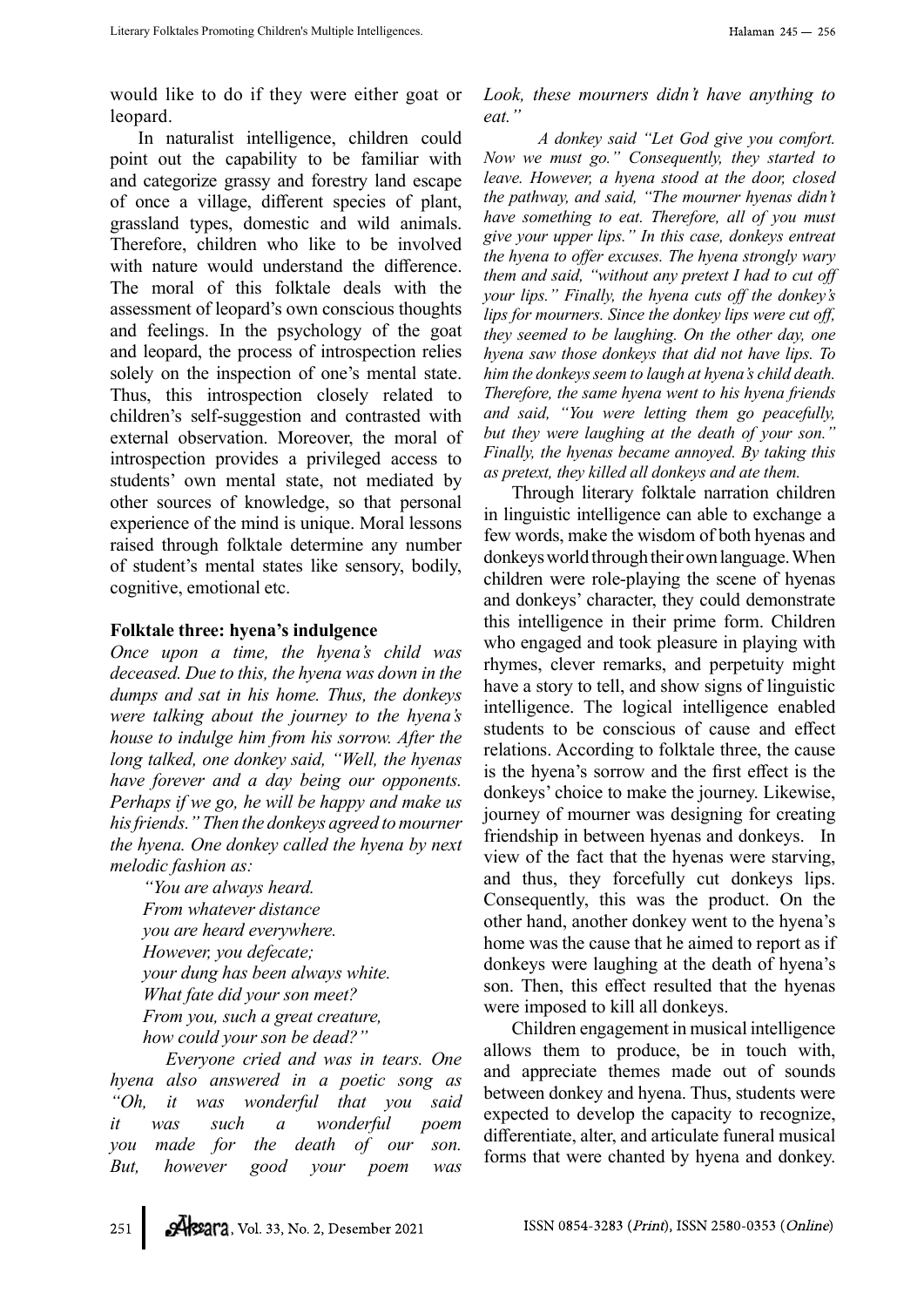This intelligence enabled them to be sensitive to the tempo, melody, and tone color of funeral musical pieces.

Spatial intelligence through this folktale makes it possible for students to make out visual or spatial information about the notion of the hyenas and the donkeys. This intelligence facilitates children's ability to restructure visual imagery from memory. It also enabled students to imagine visually, become conversant with them spatially, and see the visual images about the hyenas' and the donkeys' world noticeably. In this regard, students were initiated to carry out transformations on their initial perceptions. This intelligence engaged them in sensitivity to color, shape, form, space, and the relationships that existed in between hyenas and donkeys' contexts.

Bodily kinesthetic intelligence throughout this folktale makes possible children to realize the donkeys and hyenas' world all the way through body experiences, to communicate thoughts and emotions, and be in touch with other opponents through bodily actions. Therefore, both domestic and wild animals were used, and their whole body could be used to express ideas, feelings, and actions that were taken. For instance, hyenas were using their legs, teeth, lips and other parts of body by coordinating, balancing, and strengthen physical skills as flexibility, and speed to cut the lips, to kill all donkeys and to eat meat. Thus, children's engagement in bodily kinesthetic intelligence allows them to use part of the body to create products or solve problems.

In the preceding folktale, different donkeys and hyenas were expressing their own thoughts, outlooks, objectives and the premeditated goals. As a result, intrapersonal intelligence helps children to differentiate amongst their own manner, to construct precise psychological models of themselves and lead them to make decisions about their lives. In the same way, donkeys were able to interpret hyenas' behaviors, understand the relation between donkeys and hyenas, and their situations in the future. For instance, one donkey said, "Well, the hyenas have forever and a day being our opponents. Perhaps if we go, he will be happy and make us his friends." Then the donkeys were agreed to mourner the hyena. On the other hand, one hyena saw those donkeys that did not have lips. To him the donkeys seem to laugh at hyena's child death. Thus, he went to his hyena friends and said, "You are letting them go peacefully, but they were laughing at the death of your son." Therefore, interpersonal intelligence in this context permits children to be acquainted with and create distinctions about others' thoughts and purposes. Children show signs of this intelligence while they prosper in small group work, when they become aware of and act in response to the moods of their associates and age group. Through engagement of folktale, children can distinguish wild and domestic animals. Therefore, naturalist intelligence allows children to make a distinction among animals, categorize, and use features of the environment.

The moral of this folktale deals with the cause of the journey of mourner, which was premeditated to generate companionship between the hyenas and the donkeys. Since the hyenas were starving, they forcefully cut donkeys lips. Thus, donkeys indulged the hyena from his sorrow, resulting in the hyenas choosing to kill all the donkeys. Commencing this event Children understand that hazard enemies always chasing their adversary are everywhere. If they cached without any pretext they killed and ate them.

# Folktale 4: The Man and The Snake

Long ago, a snake was started his trip in the early morning. While he was going on a journey, he got the river, which he could not cross. Due to this reason, he was sitting at the edge of the big river. Immediately, he saw the man who was coming into the river. The snake said, "Good morning, sir". "Oh, how are you?" replied the man. The snake said, "This River was very flooded. Therefore, I cannot cross it. So please help me." The man replied, "How can I help you?" The snake in his turn said, "I can sit on your head." The man was very kind, and he let him cross on his head. The man supposed, "Now you have crossed, come down from my head." Snake replied that "no, you are too late. How can you ask me?" He was too full of confidence. "I can't come down. I'm going to eat you." The man said, "Is this the reward you give me for helping you?" The snake said, "I will not come down." Finally, the snake replied, "Let's go to a judge." The judges they selected were a man and an animal. According to their choice, firstly, they went to the man. Both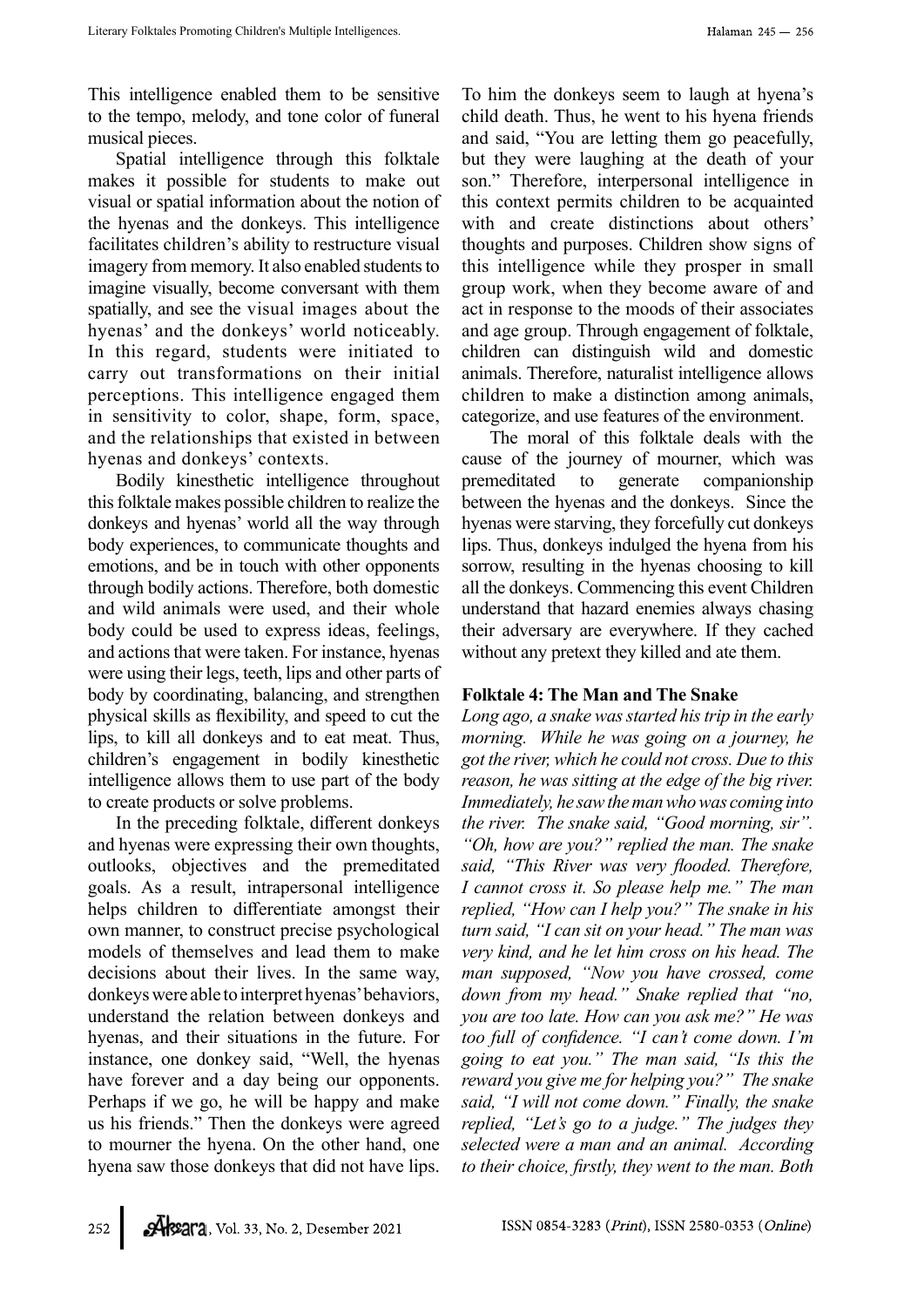of them intended to raise their ideas for judge. The man said, "I helped the snake in order to cross the river, but he wouldn't come down off my head."The main judge said, "You did it willingly. You told him to sit on your head, so why should he come down? This is my judgment." The judge was frightened of the snake.

 The man said, "We must go to a higher animal judge." Therefore, they go to the animals for judgment, the baboon, hyena, and two other men, and so on, and they are all afraid of the snake and say the same thing. All gave a verdict said, "If you carried him willingly, he has the right to be there. He can eat you." The final judge was the monkey. The monkey said, "What is the problem?" The man said, "The snake asked me to help him cross the flooded river, but now he refuses to come down." "Oh, is that so?" said the monkey. "Well, according to the traditional customs of my father and mother to give the judgment, I must go up the tree." Then, he climbs up the tree and said, "I can't judge you like this. One must stand on the left and one on the right, like the usual defendant and prosecutor." Therefore, when the monkey said this, the snake came off the man's head and stood nearby, believing the monkey was also afraid of him. The monkey chanted as:

"Don't you have a stick in your hand? Do not have courage in your heart. Why don't you do something about it?"

Therefore, the man said, "I never thought of it. This is the best judgment. I ever heard."

Consequently, he took the stick and beat the snake to death.

In the context of logical intelligence, this folktale addresses the consideration to rational patterns that the cause of disagreement, which occurred in between the snake and the man, was the flooded river. In this case, the snake cannot cross it. Thus, the snake has been begging the man to carry him on his head. After the snake crossed the river, he was unable to go down. Because of fearing the snake, different judges were trouble to give right justices to the man. Finally, the monkey gave justice and the problem was solved. Therefore, this logical intelligence enables children to develop the ability how to associate, speak out, propose, identify cause and effect, role-play, and other related thoughts.

As portrayed through folktale, the snake,

the man, and the monkey were used different languages to articulate, to propose, to adjudicate, and to set the intended goals in a given context. Therefore, linguistic intelligence can promote students' verbal language expressions. It was implicit that students whose intelligence points of view comprise a well constructed linguistic component that would offer higher ratings on education and please themselves with vocabulary and verbal games.

Spatial intelligence through this folktale measures students' view on their capacities to imagine and works with multidimensional things. Students dealt with visual imaging about the river flood, snake, man, and different journeys, those who participate in justice, and other settings and characters being involved in the folktale. Moreover, this tale promotes students' spatial perception in line with the intended intelligence.

In the folktale, the man, snake, and monkey used their parts of the body to perform different activities in the given context. Therefore, bodily kinesthetic intelligence could be used to assess the children's outlook on their abilities associated to functioning with hands and organizing their bodies.

Interpersonal intelligence in this circumstance can measure children's perceptions of the capabilities of social relations being performed by a snake, man, and other judges. Students can develop items like ways to make contact easily with other learners, and build up methods how they get along with no trouble by means of different types of people.

In line with intrapersonal intelligence, self-reflections being expressed by a snake, men and monkeys can determine children imaginations on their talent to react to significant issues in life. Therefore, through this folk narration, children were expected to use time to frequently reflect on the important issues in their life. Moreover, children might also uphold issues relating to snake's, men's, and the monkey's ability to examine themselves and the initiated problem in order to articulate their own feelings. Due to this, children were expected to develop abilities to examine their own reasons and behaviors of action, either their opinions were agreeing or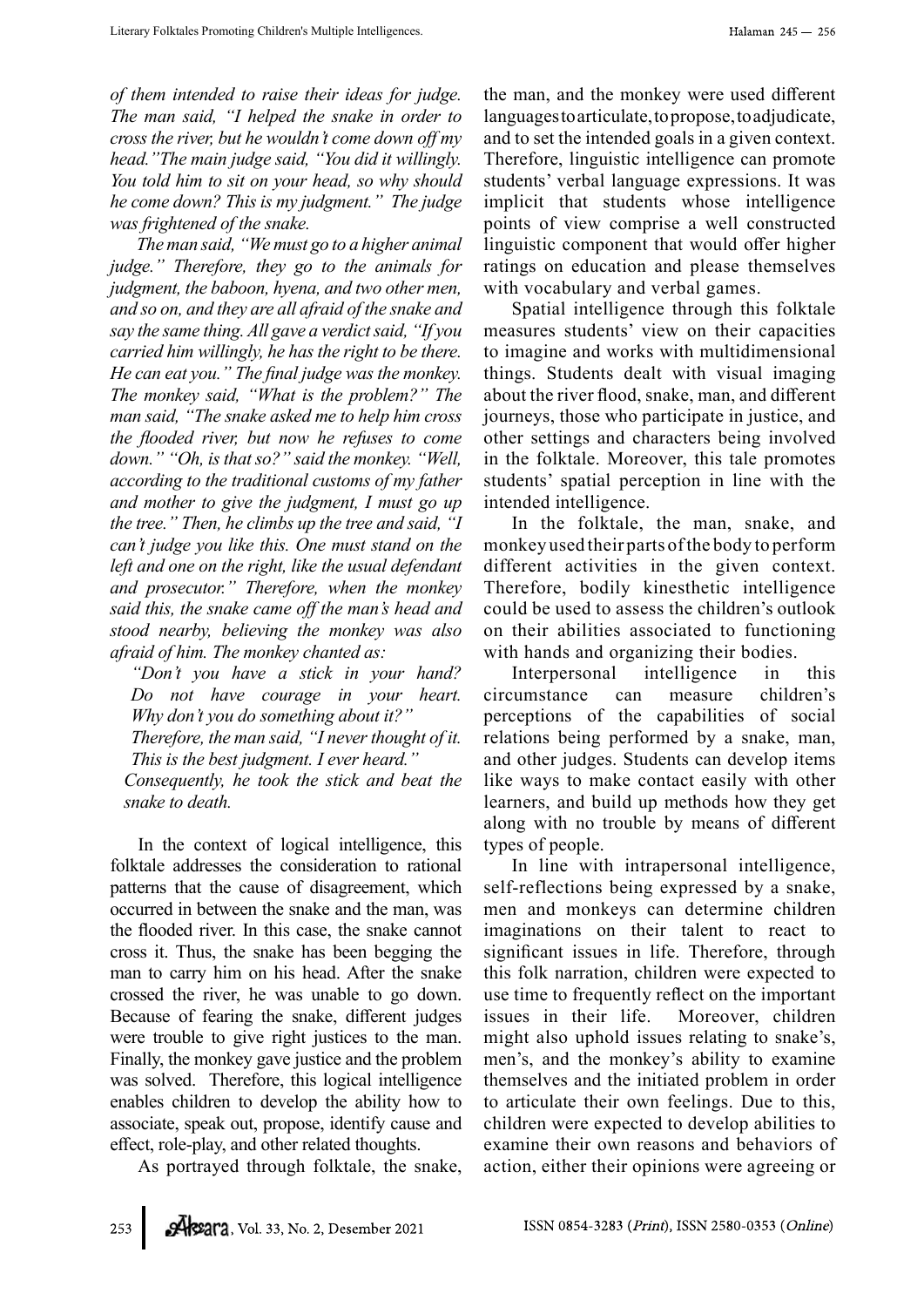disagree with the other character's view.

In naturalistic intelligence, children were anticipated to confine their admiration of being in an animal, human, land escape, and plant matures. Thus, the intended folktale facilitated the notice of understated variations in the world of human, animal, plant and land feature natures and observations of natural settings, interconnections, and patterns.

While the monkey was trying to give justice, he created the poem, and chanted loudly to enhance the man to kill the snake. Therefore, through musical intelligence, students might understand how to generate excitement, imagery, and methods to add a power of putting into effect. Students through the moral of folktale understand that a verdict of quality in criminal case is normally go after the decision of convocation rendered by judge , which in turn be followed by sentencing. Here children aware that first, the jury finds the facts, as pawed by the evidence, then it applies the commandment as instructed by the court, and finally it returns a verdict in one conclusion that settle the case as the monkey did.

Discussion summary remarks indicated that Like Shearer (2004) and Gardner (2006) research findings, multiple intelligence hold that children possessed several intelligences which are used to carry out specific tasks. This hypothesis is significant to elementary education because teachers able to observe more recurrently that students learn in different ways. By the same token similar to Gardner (2006), research result in current study indicated that intelligences found in literary folktale narratives include interpersonal, intrapersonal, kinesthetic, linguistic, logical/ mathematical, musical, Spatial, and naturalistic. It is supposed that every intelligence can either work independently to complete a task or several intelligences be able to function together particularly to complete teaching learning tasks accordingly. Similar to Viadero (2003) in order to better understand every child teacher and parent first have got to be understand what each intelligence means.

#### **CONCLUSSION**

Literary folktale narrations promote social

cohesion regardless of age and gender. The narratives were powerful, convincing tool that should be used by parents and teachers. Thus, the finding of this research has been assured that children engagement in folktale narrations can develop their linguistic, logical, spatial, musical, natural, interpersonal, intrapersonal, and bodily kinesthetic intelligences. Furthermore, children at any talent stage were acquainted with how to use their multiple intelligent through learning and their life experiences. Likewise, moral lessons reflected all the way through literary folktales instruct the desired morals of reality, discipline, truthfulness, responsibility, compliance, and other social responsibilities which are important to deliver the actual lesson. Interview and group discussion sections assured that teachers, students and parents were not aware about multiple intelligences and significance of integrated application of folk tale narrations into lesson presentations.

# **REFERENCE**

- Abello, J., Broadwell, P. and Timothy R. (2012). Computational folkloristic. Communications of the ACM, 55(7):60–70.
- Alterio, M. (2002). Learning through story telling in Higher Education. Rogan Page, London.
- Christison, M & Kennedy, D .(2001). Multiple intelligences: Theory and practice in adult ESL. ERIC Digest Viewed 16th April 09.
- Darling-Hammond, L.(2010). Performance Counts: Assessment Systems that Support High-Quality Learning Washington, DC: Council of Chief State School Officers.
- Derderian, Ani. (2011). Characteristics of Armenian Folk Tales. International Journal of Business and Social Science , 2 ( 24).
- Finnegan, R. (2012). Oral Literature in Africa. Cambridge: Open Book Publishers. http://books.openedition.org/obp
- Furner, J. M. (2017b). Using fairy tales and children's literature in the math classroom: Helping all students become Einstein's in a STEM world. Journal of Advances in Education Research, 2(2), 103-112. https://doi.org/10.22606/ jaer.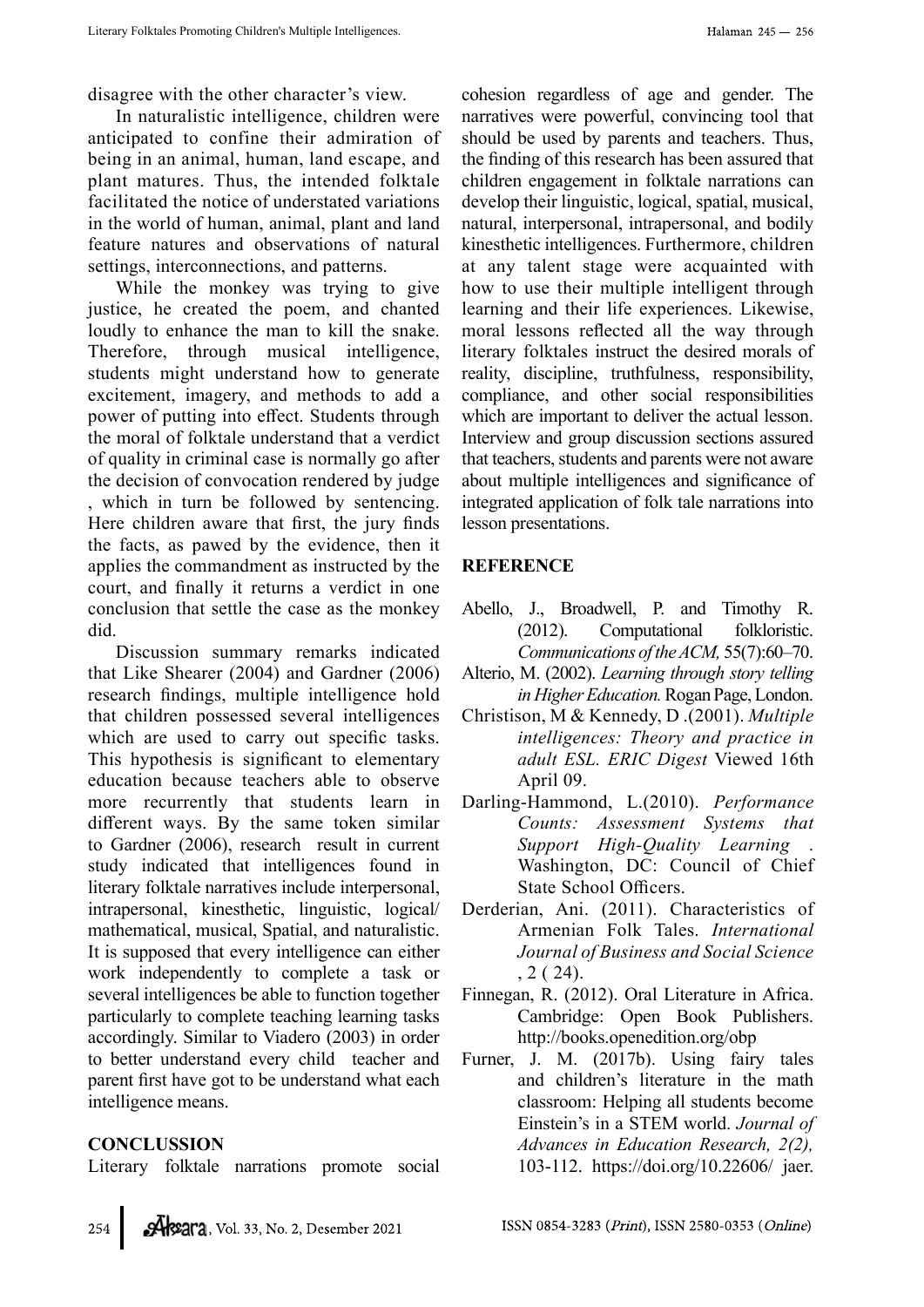2017. 22006

- Furner, J. M. (2018). Using Children's Literature to Teach Mathematics: An Effective Vehicle in a STEM World. European Journal of STEM Education, 3(3), 14. https:// doi.org/10.20897/ejsteme/3874
- Gardner, H. (1995). Are there additional intelligences? The case for the naturalist intelligence: Howard Project Zero. Cambridge, MA: Presidential Fellows of Howard College.
- Gardner, H. (1999). Intelligence reframed multiple intelligences for the  $21<sup>st</sup>$  century. New York, NY: Basic Books.
- Gardner, H. (2000). Intelligence reframed. New York, NY: Basic Books Gardner, H. 2008. Five minds for the future, New York: Harvard Business Press.
- Gardner, H (2006). Multiple intelligences new horizons. New York: New York: Basic Books.
- Hattie, J. (2011). Visible Learning for Teachers: Maximizing Impact on Learning. New York, NY: Routledge.
- Heming, L. (2008). "Multiple Intelligences in the Classroom" Honors College Capstone Experience/ Thesis Projects.Paperb138. http://digitalcommons.wku.edu/stu\_hon\_ theses/138
- Islam, R., & Banda, D. (2011). Cross-culture research with Indigenous Knowledge (IK): Some dilemmas and lessons. Journal of Social Research & Policy, 2(1), 66–82.
- Jones, M. (1994). Putting Folklore To Use. Lexington:University of Kentucky Press.
- Kimani, N. (2010). Rekindling efficacy: Storytelling for health. In Media and Identity in Africa. Edited by Kimani Njogu and John Middleton. Bloomington: Indiana University Press.
- Kuehnel, R., & Lencek, R. (2012)ntroduction-What is a folklore motif? http://www. aktuellum. com/slavic/folklore-motif/
- La Barre K. and Tilley C. (2012). The elusive tale: leveraging the study of information seeking and knowledge organization to improve access to and discovery of folktales. Journal of the American Society

for Information Science and Technology, 63(4):687–701.

- Lobo, P. and Matos D. (2010). Fairy Tale Corpus Organization Using Latent Semantic Mapping and an Item-to-item Top-n Recommendation Algorithm. In Proceedings of LREC.
- Meder T. (2010). From a Dutch Folktale Database towards an International Folktale Database. Fabula, 51(1-2):6–22.
- Mireku-Gyimah, P.B. (2010) "The Relevance of Akan Folktales to the Exigencies of the Modern Era" Obaconfab Book of Proceedings. Abuja: National Commission for Museums & Monuments. 124-132.
- Nolen, L. (2003). Multiple intelligences in the classroom. Education, 124, 131-142.
- Okpewho, I. (1992). African Oral Literature: Back Grounds, Character and Continuity. Bloomington: Indiana University Press.
- Okpewho, I. (2014). Bloo00d and Tides: The Ozidi Saga and Oral Epic Narratology. Rochester: University of Rochester Press.
- Richards, C J & Rodgers, S T. (2001). Approaches and methods in language teaching, 2nd edn, CUP, London.
- Sefa Dei, G. J. (Ed.). (2011). Indigenous philosophies and critical education: A reader. New York: Peter Lang Publishing.
- Teele, S. (2000). Rainbows of intelligence: Exploring how students learn. California, Corwin Press, INC.
- Shearer, B. (2004). Multiple intelligences theory after 20 years. Teachers college record, 106, 2-16.
- Polichak, J.W., & Gerrig, R.J. (2002). Get up and win participatory responses to narrative. In Green, M. C., Strange, J. J. & Brock, T. C. (Eds.), Narrative impact: Social and cognitive foundations.Mahwah, NJ: Erlbaum.
- Sims, C. and Martine S. (2011). Living Folklore: An Introduction to the Study of People and Their Traditions. Second Edition. Logan: Utah State University Press.
- Sone, M. (2011). Swazi Oral Literature Studies Yesterday and Today: The Way forward. The Southern African Journal for Folklore Studies 21: 39–53.
- Tomlinson, C. A. (2014). The Differentiated